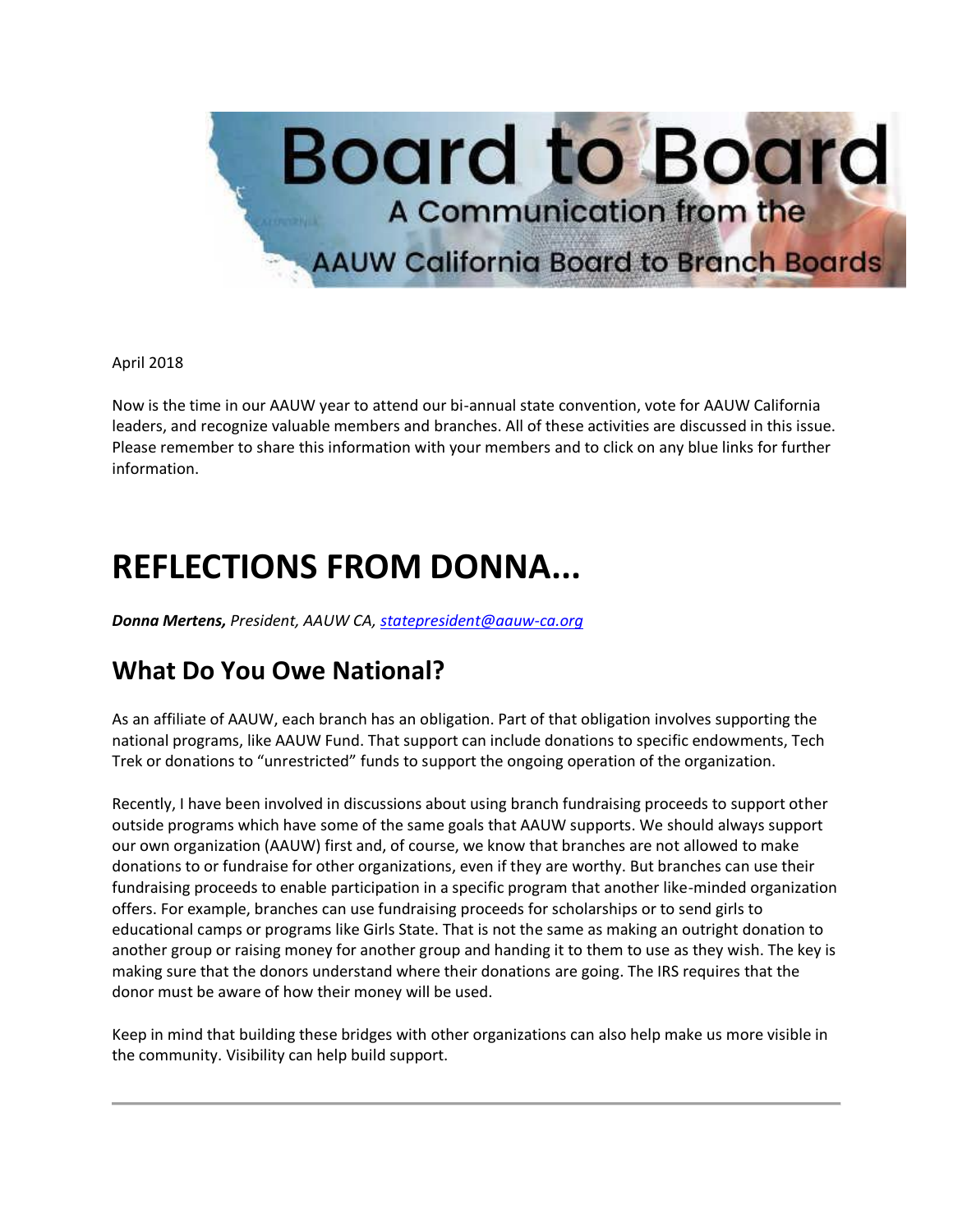# **WHAT YOUR AAUW CALIFORNIA BOARD HAS DONE FOR YOU**

- The C/U Committee Chair, Tina Byrne, skyped with the Alameda IBC in March. Members presented a few questions ahead of the session that were addressed during the call along with other subjects that came up during the session. Tina found the Skype meeting more interactive and personal than a conference call.
- The Leadership Development Team is proud to announce the North Coast Leadership Day in Novato on May 12th. Cathy Foxhoven and Ainsley Nies, our state representatives, will present topics on Design: Aligning Form and Function, Conflict Resolution and National's proposed bylaws changes. There will be time for questions and additional topics during Open Space.
- The Communications Committee sponsored an educational session on three email platforms through the AAUW California Technology Peer group. Branch leaders outlined their experience including pros and cons, best and worst features and pricing. The presentation materials can be found on the website [HERE.](https://bor.aauw-ca.org/sendy/l/YlrJ763AeyF892b51vFm0EptRw/8Wbw5Mf763OuGBXhqa8YFztw/9lNo5rFbGeA3ftl6wr6zrw) On April 17th the group will do a specific demo on MailChimp's free version.
	- o Vertical Response Heidi Scott, Web Manager (Marin)
	- o Constant Contact Karen Dennis, President/Newsletter Editor (Laguna Beach)
	- o MailChimp Beth Chodak, Webmaster/Newsletter Editor (Bakersfield)

## **DID WE MENTION, CONVENTION?**

231 members from 79 branches have already registered for the convention in Irvine: big branches, little branches, northern branches and southern branches. Will you be there?

Volunteers are still needed to support the convention. If you're attending you can save \$64 on your registration fees by volunteering at least five hours. Click [HERE](https://bor.aauw-ca.org/sendy/l/YlrJ763AeyF892b51vFm0EptRw/ssFEDf5pezuYnzMKUEjkyg/9lNo5rFbGeA3ftl6wr6zrw) to register to volunteer.

There's still space for you to share information about your branch at a Branch Brag table: a hit missionbased program or the practices or tools that worked best for you. You can display posters, pictures, newsletters, etc. To reserve a space at no charge, send branch name, branch contact's name, e-mail, phone number, and whether electricity is needed to Meetings Planner Janice Lee [\(meetings@aauw](mailto:meetings@aauw-ca.org)[ca.org\)](mailto:meetings@aauw-ca.org).

And now, our jingle (Armour Hot Dogs):

Convention, at convention

You'll have fun, and did we mention: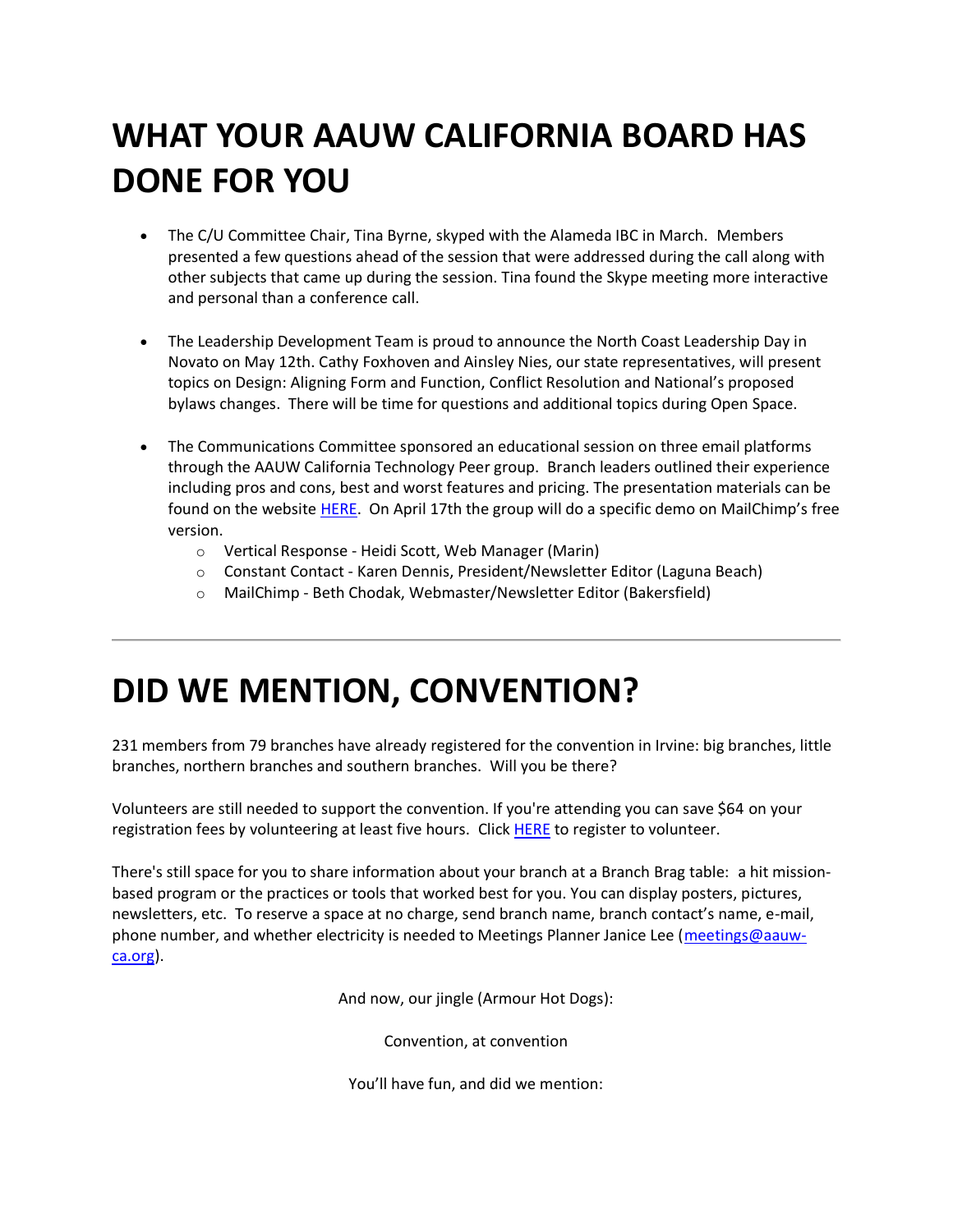Workshops, networking, inspiration, more

Pundit speeches, many things you'll find at your

Convention, at convention.

We hope to see you there!

Come to convention!

Details and registration materials are in the winter issue of the *[California Perspective](https://bor.aauw-ca.org/sendy/l/YlrJ763AeyF892b51vFm0EptRw/UFs5INKzR3TFWyEj17f8pg/9lNo5rFbGeA3ftl6wr6zrw)* or clic[k HERE](https://bor.aauw-ca.org/sendy/l/YlrJ763AeyF892b51vFm0EptRw/763r1J2gZANuKiB0RPHIh4eg/9lNo5rFbGeA3ftl6wr6zrw) for our AAUW California website.

# **AAUW FUND**

*Sharon Westafer, Director, AAUW Fund Committee Chair, [aauwfund@aauw-ca.org](mailto:aauwfund@aauw-ca.org)*

### **Congratulations On Your Generosity!**

Thank you for your continued generosity in donating to AAUW. In 2017, \$1,336,746.56 was contributed by California members and branches.

There seems to be some confusion regarding branch donor recognition certificates and Branch Named Gift Honoree certificates. The **[donor recognition certificates](https://bor.aauw-ca.org/sendy/l/YlrJ763AeyF892b51vFm0EptRw/Z6sA6Bnvqyl4THZX3nCL2w/9lNo5rFbGeA3ftl6wr6zrw)** are given to branch members for their financial contributions to the branch or AAUW. The templates are on the AAUW California website [HERE](https://bor.aauw-ca.org/sendy/l/YlrJ763AeyF892b51vFm0EptRw/Z6sA6Bnvqyl4THZX3nCL2w/9lNo5rFbGeA3ftl6wr6zrw) under AAUW Fund and can be filled out and printed by whomever in the branch is in charge of this responsibility.

This year, 205 Named Gift Honoree certificates were distributed to branches. The **[Named Gift Honoree](https://bor.aauw-ca.org/sendy/l/YlrJ763AeyF892b51vFm0EptRw/j0G8pCVX3FI8Po763Ps892763lDg/9lNo5rFbGeA3ftl6wr6zrw)** nomination form is also on the state website. This is a way to give special recognition to members who have done outstanding work to promote the programs and goals of the AAUW Fund and/or AAUW California. The certificates are signed by Kim Churches, AAUW CEO, and distributed to branches by the Fund committee.

We hope to see you at the convention gala where we'll celebrate the State Named Gift honoree, recognize the top ten branches in giving, and hear an inspiring presentation by Lisa Maatz. While there won't be a Fund workshop, members of the Fund Committee will be available at the Open Space gathering on Saturday to answer questions and hear from attendees.

#### **RESEARCHING DONATIONS**

We've created instructions on how Finance Officers can use the Members Services Database (MSD) to confirm that the funds donated by branch members went to the intended fund. Using this tool you can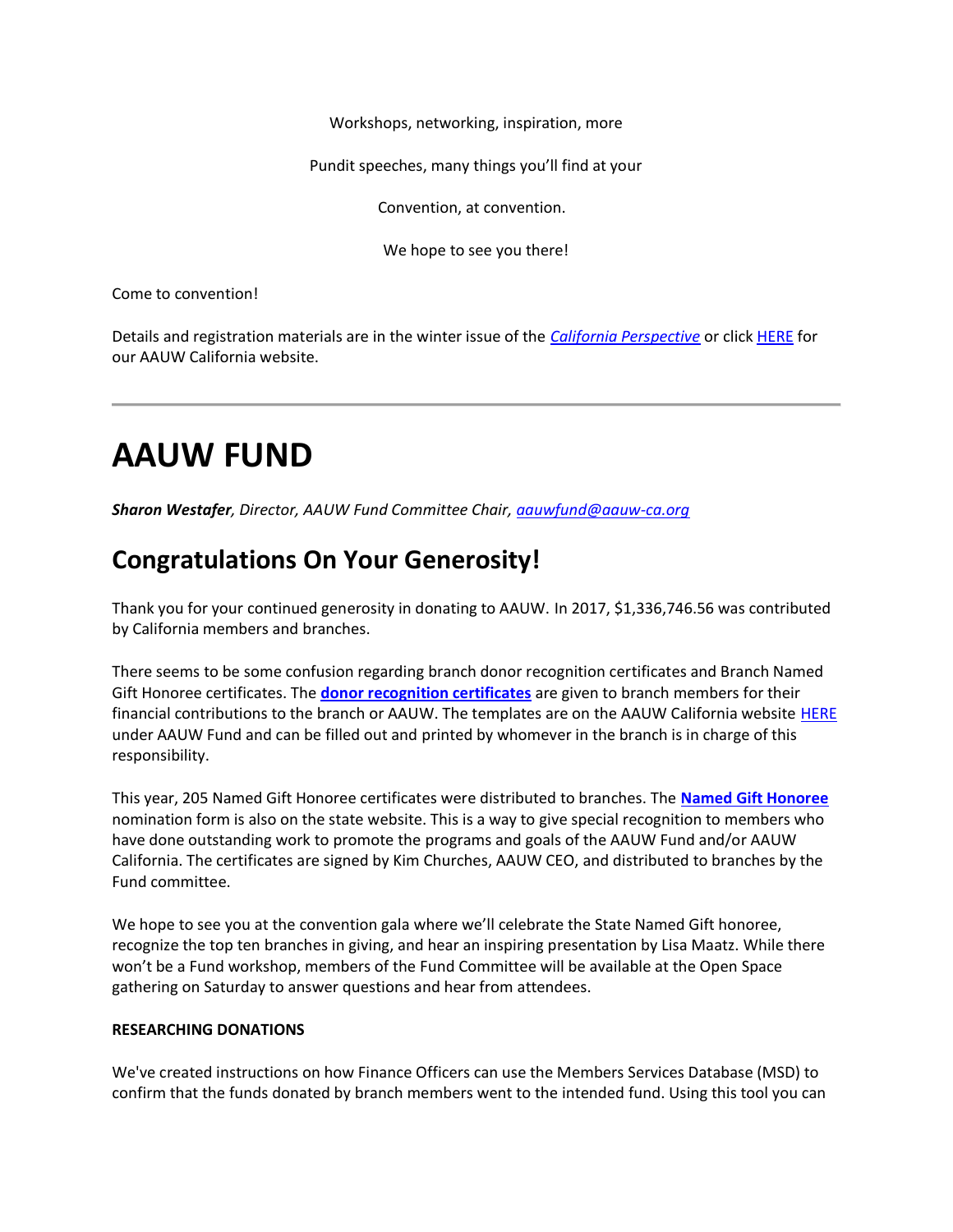view and verify donations for the past 24 months.

You can find this tool on our website in several locations. Click [HERE](https://bor.aauw-ca.org/sendy/l/YlrJ763AeyF892b51vFm0EptRw/ZDfWapOym0HeG74B3Nh0Nw/9lNo5rFbGeA3ftl6wr6zrw) for a direct link to the article. Once you're on the page, you can also download a copy of the document.

# **COLLEGE/UNIVERSITY (C/U) COMMITTEE**

*Tina Byrne, C/U Committee Chair[, aauwtina@gmail.com](mailto:aauwtina@gmail.com)*

## **So Many Questions, Where Do You Go For The Answers? There Is A Tool Kit For That! Click [Here.](https://bor.aauw-ca.org/sendy/l/YlrJ763AeyF892b51vFm0EptRw/rNesKfzR9RmUe9pKYC26sQ/9lNo5rFbGeA3ftl6wr6zrw)**

College/University (C/U) relations chairs help increase AAUW's visibility by building relationships in the campus community, collaborating on programs, and introducing AAUW's mission to new audiences. They serve as local links between AAUW, the on-campus C/U representative, and student leaders. The link above takes you to the tool kit on the National AAUW website. Whether you're new to the C/U chair position or need a refresher, the basic resources designed to empower you in your work are available. You will also find information on C/U recruitment and building C/U relationships with faculty, staff, and students.

Use these resources to help you recruit and retain C/U members and engage your campus community.

## **FINANCE**

*Pat Ferrer, CFO,* cfo*[@aauw-ca.org](https://bor.aauw-ca.org/sendy/l/YlrJ763AeyF892b51vFm0EptRw/vkaOJfe89u55FFaYwpa0vg/9lNo5rFbGeA3ftl6wr6zrw)*

### **It's Here!**

The Finance Committee has created a **Branch/IBC Treasurer checklist** for your use.

It has a place for critical information for your branch, due dates for mandatory tax filings, and other necessary action.

We have it in both PDF and Excel formats so you can add more rows or more information pertinent to your branch. We hope you find it useful! If you have suggested improvements—let me know at *[cfo@aauw-ca.org.](mailto:cfo@aauw-ca.org)*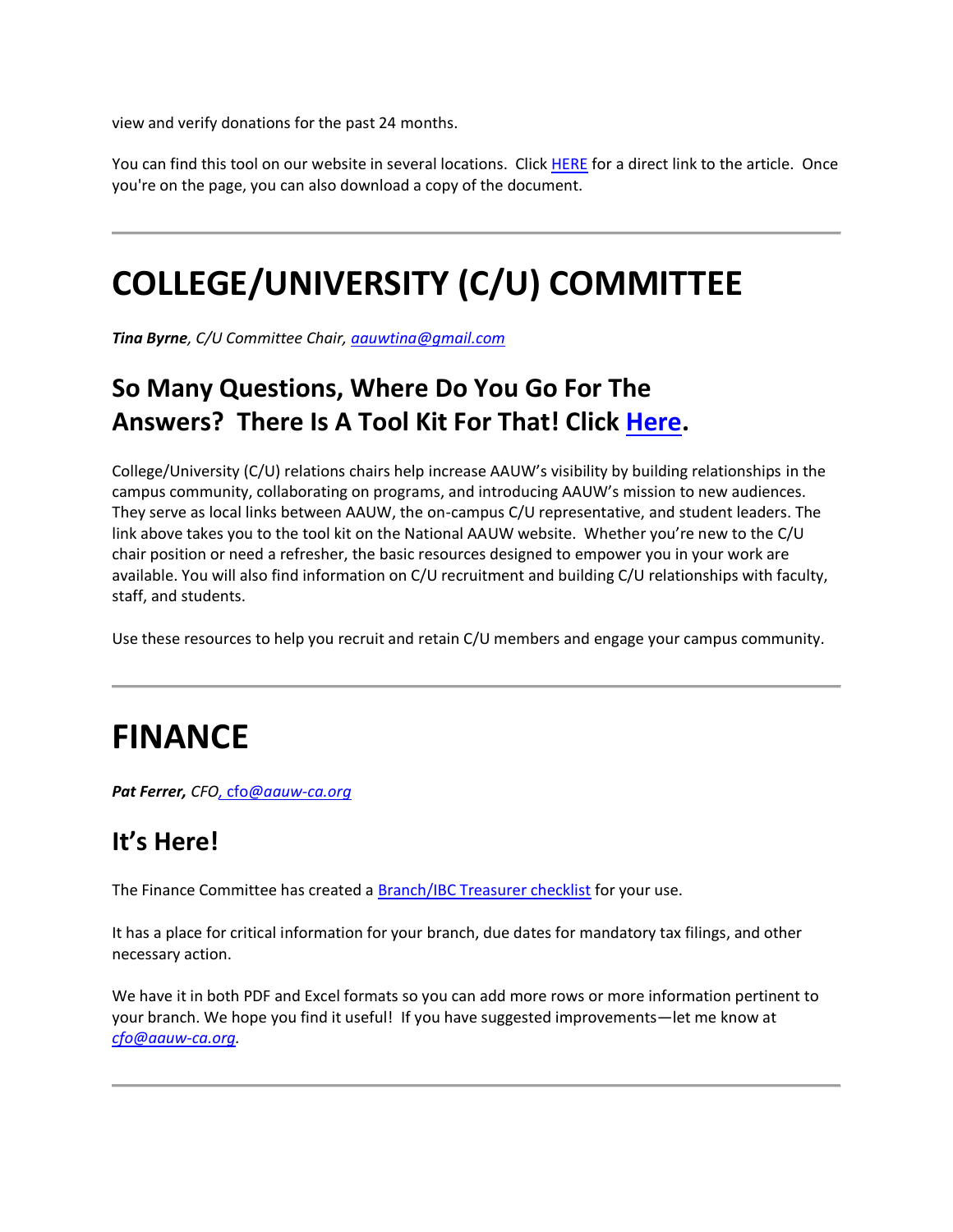# **GOVERNANCE**

**Sue Cochran,** Governance Committee Chair, *[governance@aauw-ca.org](mailto:governance@aauw-ca.org)*

## **The Continuing Saga: Moving AAUW California Back to a Public Benefit Corporation**

Several questions have been asked by the membership after the failure of the second round of voting to move AAUW California back to a public benefit corporation. Here are some quick answers.

#### **What happens now?**

Our legal counsel is pursuing the more complex appeal for reclassification, which will be a lengthy and costly process through the State of California entity overseeing corporations.

#### **Will this affect our tax status?**

AAUW California is still a non-profit classified as a mutual benefit entity and does not pay taxes. This will continue to be true once we convert back to a public benefit corporation.

#### **Why did the vote have to be unanimous?**

The unanimous vote requirement is required by the State of California Corporate Regulations for Mutual Benefit Corporations whether for profit or non-profit.

#### **Does this failure affect the branches?**

This does not affect the classification of the branches as we confirmed earlier this year that none had changed to a mutual benefit entity. The AAUW CA Special Projects Fund is a separate corporation and is a public benefit corporation as well.

#### **What about the status of Tech Trek?**

Tech Trek is a collaborative project between AAUW National and AAUW California. For now there is NO IMPACT on Tech Trek as AAUW California moves forward with the next steps with the State of California to resolve the issue. AAUW National understands the situation and is working with AAUW California.

Updates will be posted on the AAUW California website as they are available. Those attending the upcoming convention will also have the opportunity to discuss the issue during Saturday afternoon's *Open Space* session.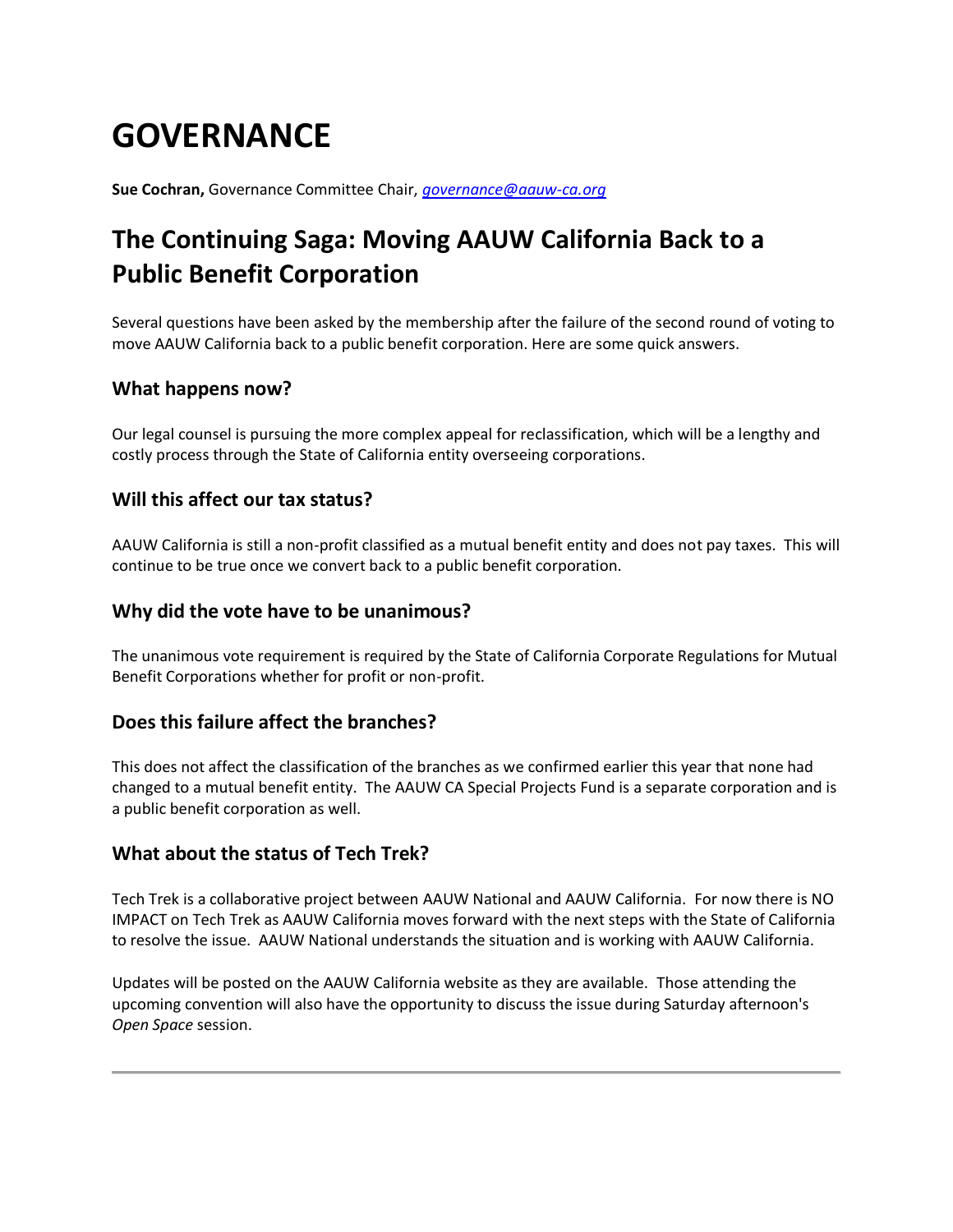# **LEADERSHIP DEVELOPMENT**

*Cathy Foxhoven, Co-President Elect, Leadership Development Committee Chair, [leaderdev@aauw-ca.org](mailto:leaderdev@aauw-ca.org)*

## **It's Never Too Late!**

It is not too late to join us at the AAUW California Convention Leadership Brunch on Friday, April 27th, 10:00 a.m. Join other AAUW California leaders throughout the state in sharing knowledge and strategies for successful leadership. Even if you have already registered for convention, you can add on the Leadership Brunch by clickin[g HERE.](https://bor.aauw-ca.org/sendy/l/YlrJ763AeyF892b51vFm0EptRw/ZhmWijGLm5pNT2dLASSVqQ/9lNo5rFbGeA3ftl6wr6zrw)

We look forward to seeing you then!

## **MEMBERSHIP**

*Deanna Arthur (Secretary) and Kathy Andreini, Membership Committee Co- Chairs, [membership@aauw-ca.org](mailto:membership@aauw-ca.org)*

### **Free Memberships and New Members!**

A good way to encourage members to renew on time is to offer one of your free memberships, earned through the National Shape the Future Campaign, as a prize in a drawing for all members who have renewed by June 1 (or any date you chose). Many branches use the Campaign as an effective recruiting tool. Be sure to redeem your branch's free memberships by June 30, 2018. [Click Here,](https://bor.aauw-ca.org/sendy/l/YlrJ763AeyF892b51vFm0EptRw/SfTg920eUHh4Qm6S8Ff6tw/9lNo5rFbGeA3ftl6wr6zrw) then click on the green Monthly Status Report button and scroll down to see if your branch has obtained free membership(s). Note that next year the maximum number of free memberships will be limited to three.

Congratulations to the following branches for earning the maximum of 5 free National memberships for their branch - Big Bear Valley, Camarillo, Danville-Alamo-Walnut Creek, Del Mar-Leucadia, Fremont, Laguna Beach, Lompoc-Vandenberg, Morgan Hill, Palos Verdes Peninsula, Poway-Pensaquitos, Redlands, Sonora, Stockton.

And congratulations to all our branches for recruiting 1,167 new members this year. Four branches recruited 30 or more new members this year: Big Bear Valley, Camarillo, Nevada County, and San Jose - Wow!

Please be sure to double check that all contact information is correct as you process your renewing members through the **M**embership **P**ayment **P**rogram (MPP**)** or via the **B**ranch **D**ues **R**eport (BDR) on the **M**ember **S**ervices **D**atabase (MSD). The data contained on the National MSD is the source for all National and AAUW California communications to members, so we want to be sure that it is up-to-date and accurate.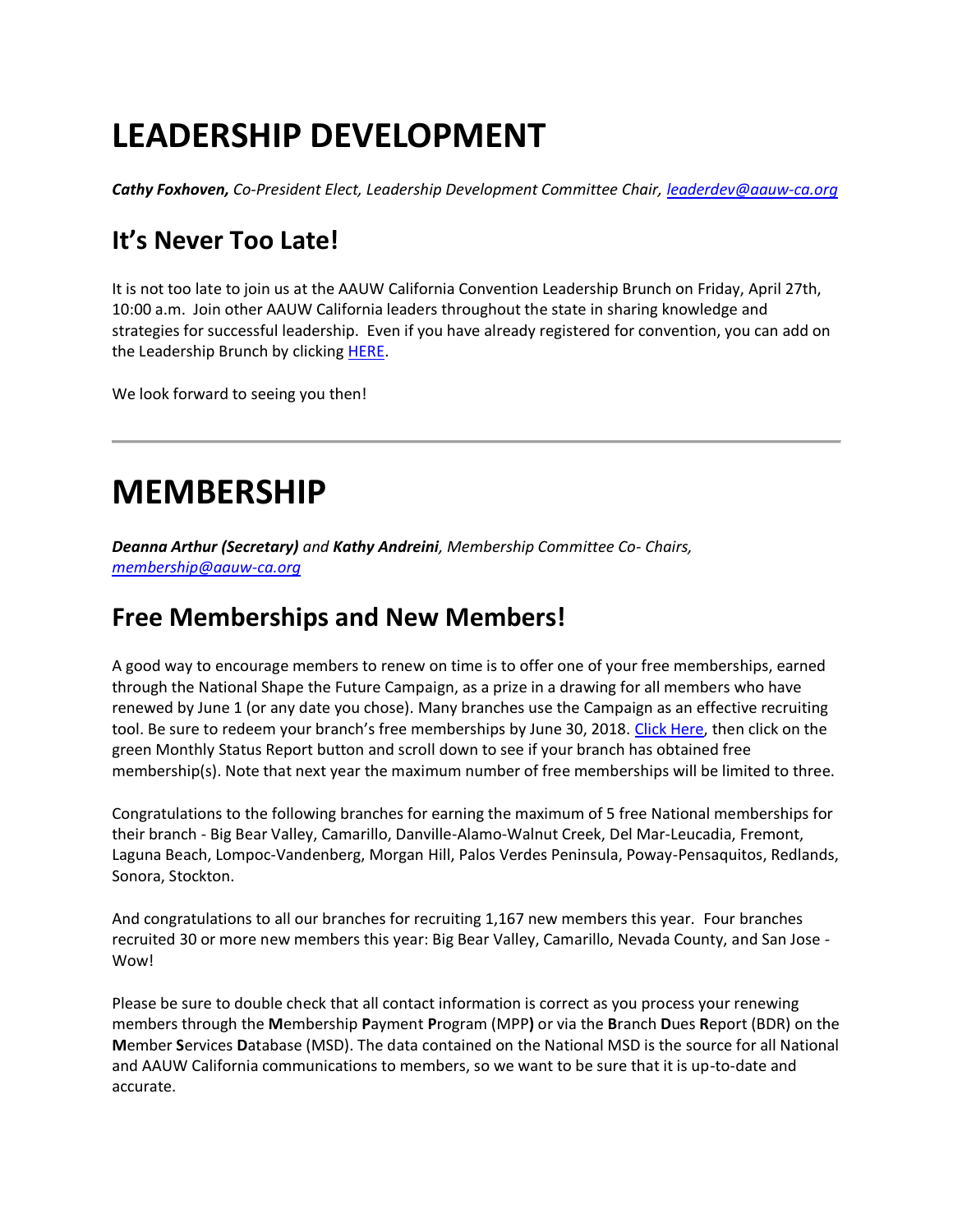# **NOMINATIONS & ELECTIONS**

*Donna Lilly, Nominations & Elections Chair,* nominating*[@aauw-ca.org](mailto:nominating@aauw-ca.org)*

## **Let Your Voice Be Heard! Vote!**

The AAUW California Nominations & Elections Committee successfully recruited 7 candidates to campaign for state Secretary and 5 Director positions to serve on the 2018-2020 Board of Directors. Lynne Batchelor is running for the office of Secretary. Sandi Gabe, Sharyn Siebert, Ainsley Nies, Kathleen Harper, Melanie Wade and Deanna Arthur are running for the office of Director. Thanks to the state convention committee, attendees have an opportunity to personally meet each candidate on Friday evening, April 27 at 5 p.m. in Irvine.

#### **How do you vote?**

- If you have an email address on file with AAUW National you will receive a personal email inviting you to cast your vote.
- If you don't have an email address on file with AAUW National you will receive a postcard with instructions on how to vote by phone or via the internet.
- Vote at convention or by email from April 22 through May 12. Let your voice be heard across the state of California.

#### **How do you vote if you didn't receive a ballot?**

#### **There are several possible reasons that you didn't receive your ballot. You can still cast a vote.**

- Your email address was incorrect.
- The email went into your spam or junk folder. (Check for an email from [siteadmin@aauw](mailto:siteadmin@aauw-ca.org)[ca.org.](mailto:siteadmin@aauw-ca.org))
- Your postcard was returned due to an incorrect physical address

#### **To vote**

- 1. Call the AAUW California office at 916-448-7795 and Julika, our office administrator, will record your vote.
- 2. Vote online by clicking [HERE.](https://bor.aauw-ca.org/sendy/l/YlrJ763AeyF892b51vFm0EptRw/tEC1ExILy6iLeuDbPM60FA/9lNo5rFbGeA3ftl6wr6zrw)

Thanks to the AAUW members in California who helped nominate these 7 candidates.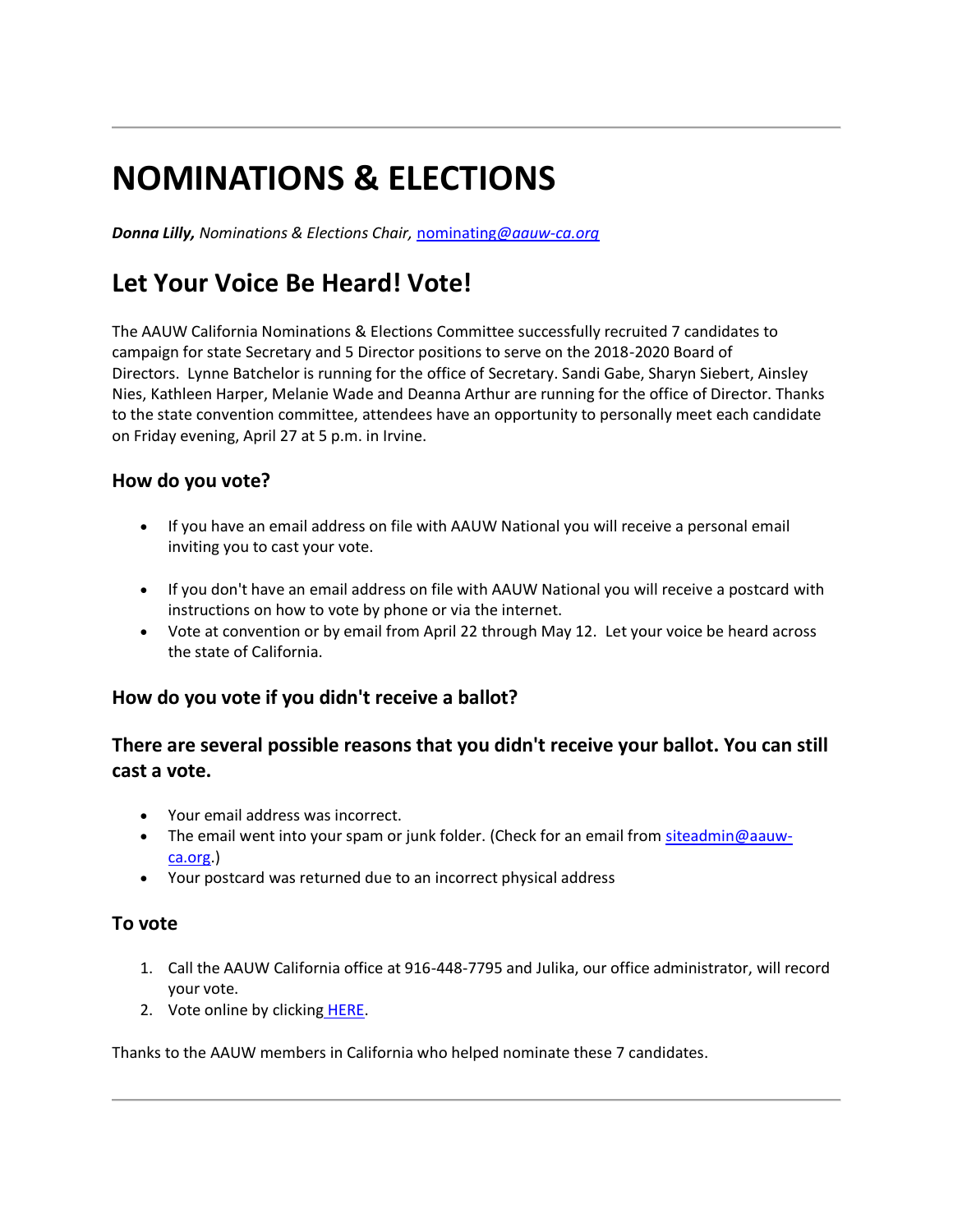## **PROGRAM**

*Jane Niemeier Co-President Elect, and Stormy Miller, Director, Program Committee Co-Chairs, [program@aauw-ca.org](mailto:program@aauw-ca.org)*

### **Four Fabulous Branches!**

The Program Committee considered over 50 programs to recognize as Programs of the Quarter, and we picked four branches.

The first branch we choose was San Jose Branch for its four mission-based programs/events that were held in the January 1 – March 31 quarter. In January, the branch participated in the Women's March in San Jose. In February, they presented a program entitled, "Be Informed to Disrupt Human Trafficking". In March, the branch encouraged members to attend the women's basketball games at Stanford and Santa Clara Universities, thus showing their support for Title IX. Their branch program for March was a film and a discussion about "Sexual Harassment of Low-Wage Workers". The San Jose Branch is doing amazing work.

We would also like to honor the Fremont and Merced Branches for each organizing a Mother/Daughter Science Camp. In addition, Victor Valley Branch hosted an event called "Celebrating Women in Math & Science" for 270 students and 31 educators. These three branches deserve recognition for their outreach to the community and for promoting STEM.

Programs that have been selected as Programs of the Quarter, between July 1, 2017 and March 31, 2018, will be honored at the AAUW California Convention on Friday, April 27, 2018.

## **PUBLIC POLICY**

*Charmen Goehring, and Nancy Mahr, Directors, Public Policy Committee Co-Chair, [publicpolicy@aauw](mailto:PublicPolicy@aauw-ca.org)[ca.org](mailto:PublicPolicy@aauw-ca.org)*

### **Busy Session = Branch Advocacy Needed**

The Public Policy committee met last month with our policy advocate, Shannon Smith-Crowley, and reviewed the bills that have been introduced into the current legislative session. With Shannon's expertise and the committee members' research, we narrowed the list down to 31 bills. We will be sponsoring two, supporting others and watching a few to see how they evolve over the next few months. You can view the list in our **bill tracking feature** on the AAUW California website. In the coming months, Shannon, as well as the committee, will be reaching out to branches for advocacy support at the local level.